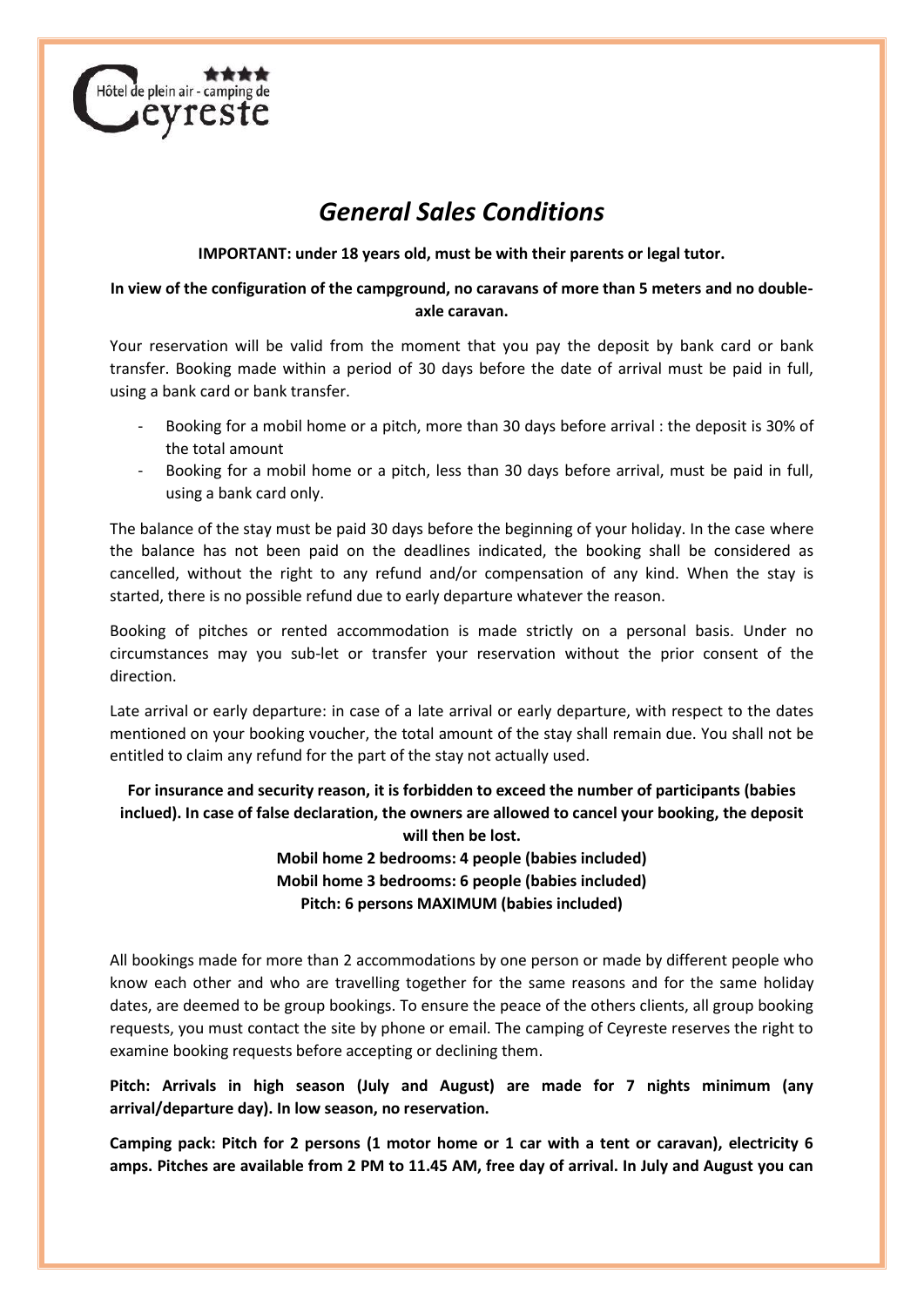**arrive between 2PM and 8PM and from 2PM to 6PM in low season. Customers must go to the reception to do the check in and put on the bracelet.**

### **A deposit of 20€ will be requested by credit card or cash for the gate's access badge.**

In case of arrival outside reception hours, please contact the reception as soon as possible by phone or email.

Your wishes for a precise pitch at the campsite can be met according to our availability.

Pets: as a general rule, dogs and cats, except for dogs of category 1 and 2, shall be admitted to the campsite with a 4€ extra charge per pet, per day. We require dogs to be kept on a lead within the campsites. Please comply with the rules for hygiene and environment at the host campsite. The health certificate must be presented at the time of your arrival at the campsite. Anti-rabies booster vaccinations and tattoo certificates are compulsory.

### **Rented accommodation**:

**Delivery keys: Mobil home are available from 3.30 PM to 8 PM in July and August, and from 3.30PM to 6PM in low season. Departure time before 10 AM. Customers must go to the reception to do the check in and put on the bracelet.**

On your arrival for rented accommodation, you will be requested to pay a deposit of 200€ for costs of cleaning not carried out at the time of departure, which will be returned to you at the end of your stay, no later than eight days by post from the date of your departure. We do the cleaning for 80€, according to our availability. Thank you to tell us in advance. The campsite reserves the right to keep part or the total amount of the deposit in case of deterioration of the accommodation and its contents and/or facilities at the campsite. In case of early departure (outside office hours) the deposit will be returned within 72 hours following the inventory.

It is strictly forbidden to smoke in the Mobil home.

In case of late arrival, please contact the campsite by phone or by mail as soon as possible.

Your accommodation must be cleaned and put back in order at the time of your departure. Your wishes for a precise accommodation at the campsite can be met according to our availability.

Our prices include the persons (according to the capacity of the accommodation), water, gas, electricity, ONE vehicle, access to the infrastructures in terms of reception, activities. **For security and insurance reasons, it is prohibited to exceed the number of persons allowed in each rental accommodation**.

Unless otherwise stated: the prices do not include: catering and drinks, supplements rented on the spot according to availability on arrival (baby kit, bed linen). Extra charges: whatever the package selected, additional costs will be invoiced for sheet rental, baby set: cot, bath (according to our availability). Related activities: all the activities mentioned in this document, whether free or not, may be in certain circumstances independent of our will modified or cancelled when you arrive at the campsite. In this case, we cannot be held responsible for such an occurrence.

Only dogs under 6kg are accepted in the Mobil home with an extra charge of 4€ per day. One dog per Mobil home. Cats are not allowed. We require dogs to be kept on a lead within the campsites. Please comply with the rules for hygiene and environment at the host campsite. The health certificate must be presented at the time of your arrival at the campsite. Anti-rabies booster vaccinations and tattoo certificates are compulsory.

The prices shown are indicated in euros, including VAT at the rate in effect at the time of printing. Any change or modification of this rate as well as any changes in applicable taxes, if any, of your stay,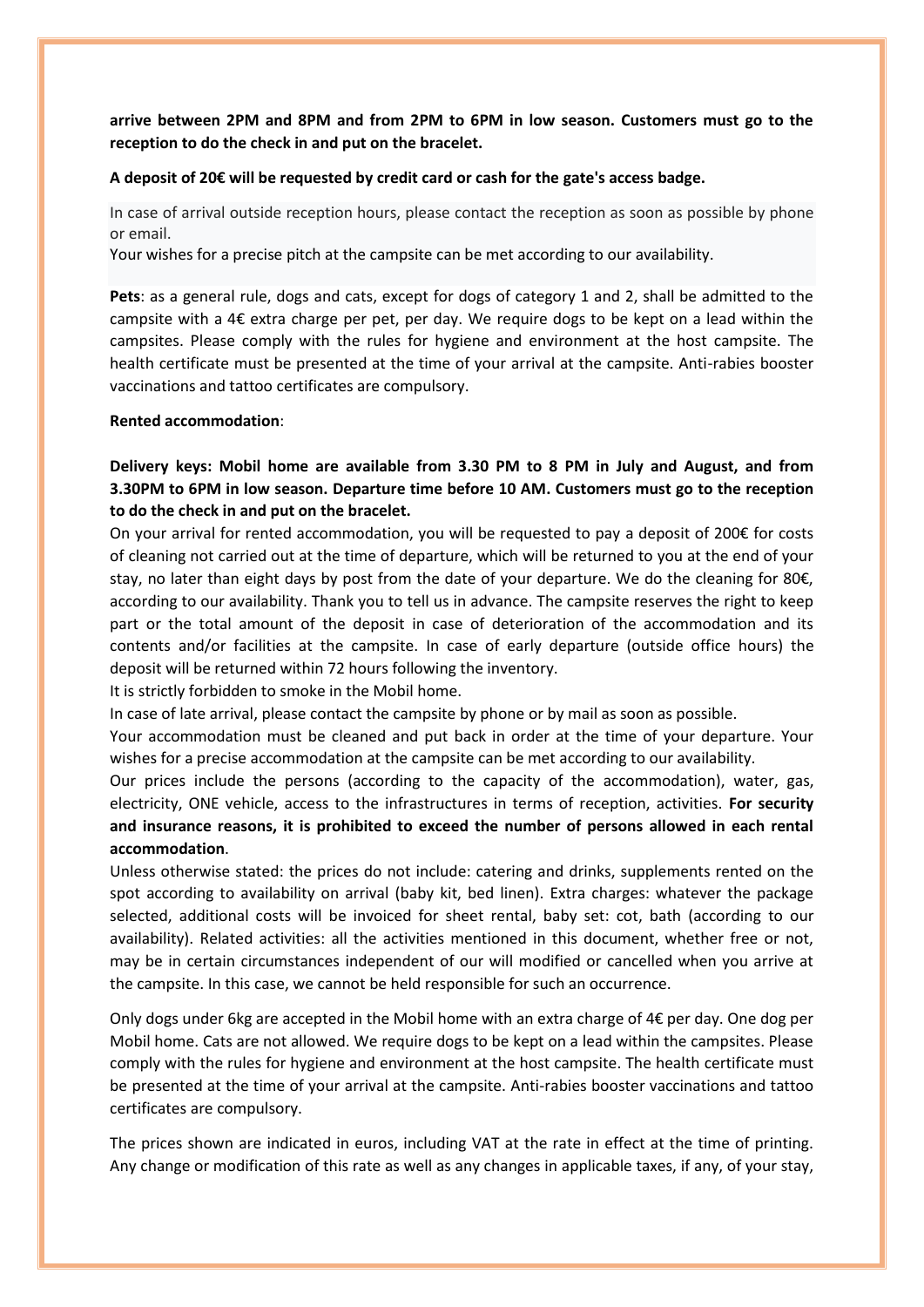on the date of invoice, may be reflected in the price of the products or services offered to you under the terms of the present

**Cancellation conditions: When the stay is started, there is no refund possible due to early departure for any reason.** We advise you to subscribe cancellation insurance to receive a refund. In case of subscription, refer to the conditions of insurance contract.

Cancellation due to the buyer: all cancellations must be notified by post, which shall go into effect on the date of receipt of the letter.

For the cancellation of a pitch, regardless of the date of receipt, all the payment due on reservation are retained. The sums paid remain the property of the campsite without the right to a refund. In the event of a breakdown or slight inconvenience, and unless you advise otherwise, the payment of the deposit ensures that the site is kept at your disposal 24 hours after the date of arrival, beyond this period , and without written notice from you, we will consider the location or rental available. If the entire stay is paid, the location will remains.

For the cancellation of rental accommodation: more than 30 days before your arrival, the amount of the deposit is kept by the campsite. Less than 30 days before your arrival, the total rental amount will be kept.

**Cancellation insurance**: the camping de Ceyreste informs you that a cancellation insurance is available with its partner Campez Couvert.

Campez couvert can refund all or part of the stay only to the customers who subscribed at the cancellation insurance. In case of cancellation, please inform the campsite as soon as possible by post or email. If the sinister/damage is specified in the general conditions (available online on https://www.campez-couvert.com), you must notify the insurer within 48 hours, and provide all the necessary information and supporting documents.

**Absence of right of retrieval**: Purchase to article L.221-28 of Consumer Code, Camping de Ceyreste informs its customers that the sale accommodation services provided on a specified date, or at a specified periodicity is not subject to 14 day cooling-off provisions.

**International rules of the campsite**: at your disposal at the campsite reception. Noise and silence: the users of the campsite are urged to avoid any noises and discussions that could disturb their neighbors. The sound devices must be adjusted accordingly, the locks of trunk and doors must be as discreet as possible. Dogs and other animals should never be left free. They must not be left at the campsite, even locked up, in the absence of their masters who are civilly responsible. The silence must be total between 11 PM and 7 AM. The camping will be in no case responsible for the loss or theft of personal belongings or injuries or property damages. Wearing the bracelet is mandatory, day and night during your entire stay for everyone's safety.

In case of emergency, our vigil is present all night (only in season, holiday); otherwise address the guard opposite the office.

**The use of charcoal barbecue is strictly prohibited.**